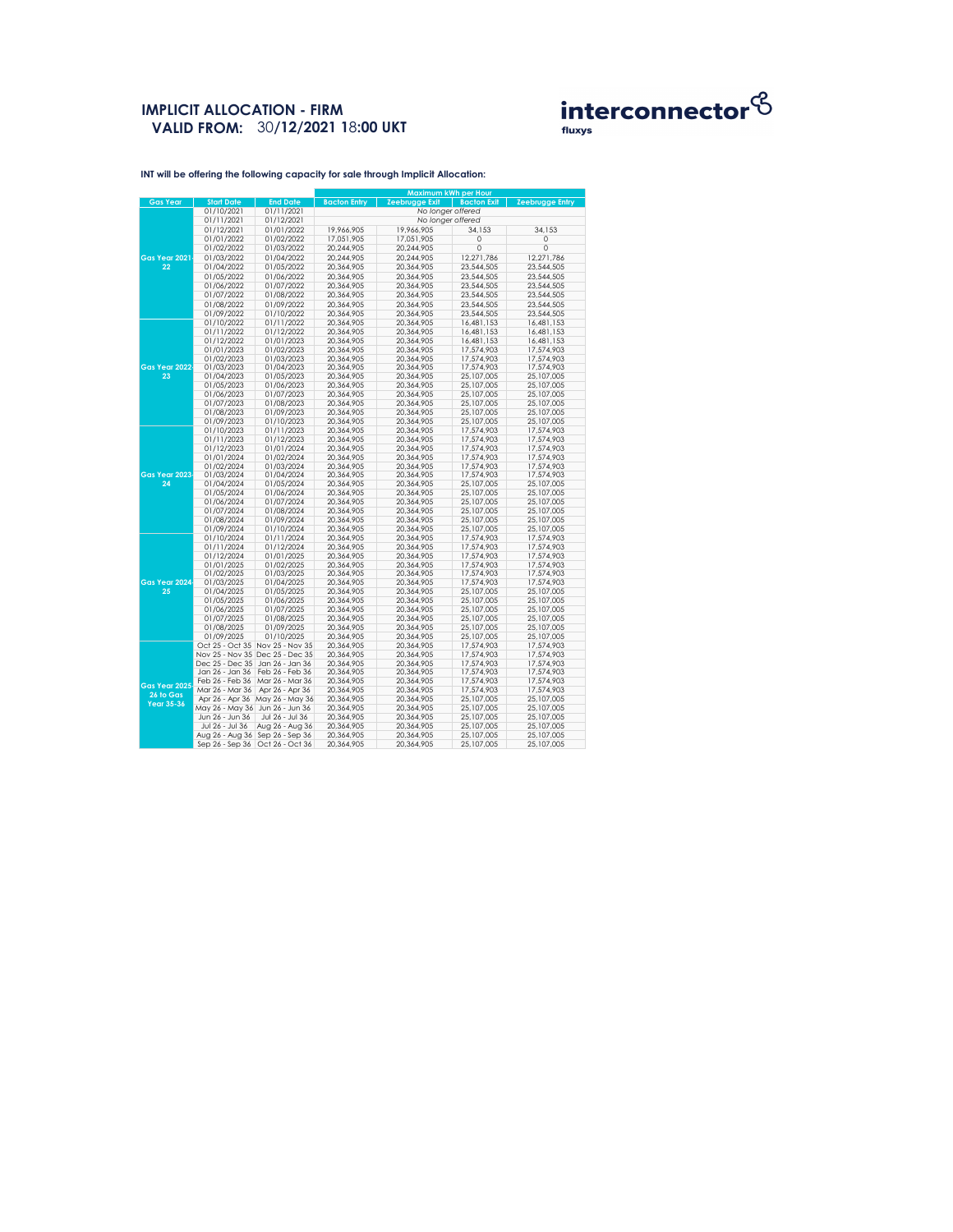**INT Capacity Sold through Implicit Allocation is below:** 

### **IMPLICIT ALLOCATION - FIRM 30/12/2021 18:00 UKT VALID FROM:**



|                            |                 | <b>Capacity Sold via IAM kWh/h</b> |                       |                    |                        |  |  |  |
|----------------------------|-----------------|------------------------------------|-----------------------|--------------------|------------------------|--|--|--|
| <b>Gas Year</b>            | <b>Date</b>     | <b>Bacton Entry</b>                | <b>Zeebrugge Exit</b> | <b>Bacton Exit</b> | <b>Zeebrugge Entry</b> |  |  |  |
|                            | <b>Oct-21</b>   | 3,700,000                          | 3,700,000             | 398,000            | 398,000                |  |  |  |
|                            | <b>Nov-21</b>   | 398,000                            | 398,000               | 398,000            | 398,000                |  |  |  |
|                            | <b>Dec-21</b>   | 398,000                            | 398,000               | 16,447,000         | 16,447,000             |  |  |  |
|                            | <b>Jan-22</b>   | 3,313,000                          | 3,313,000             | 16,480,367         | 16,480,367             |  |  |  |
|                            | <b>Feb-22</b>   |                                    |                       | 16,480,367         |                        |  |  |  |
| <b>Gas Year</b><br>2021-22 |                 | 120,000                            | 120,000               |                    | 16,480,367             |  |  |  |
|                            | <b>Mar-22</b>   | 120,000                            | 120,000               | 4,209,367          | 4,209,367              |  |  |  |
|                            | Apr-22          | 0                                  | 0                     | 0                  | 0                      |  |  |  |
|                            | <b>May-22</b>   | 0                                  | 0                     | 0                  | 0                      |  |  |  |
|                            | <b>Jun-22</b>   | 0                                  | 0                     | 0                  | 0                      |  |  |  |
|                            | <b>Jul-22</b>   | 0                                  | 0                     | 0                  | $\mathbf 0$            |  |  |  |
|                            | Aug-22          | 0                                  | $\mathsf{O}\xspace$   | 0                  | $\mathbf 0$            |  |  |  |
|                            | Sep-22          | 0                                  | 0                     | 0                  | 0                      |  |  |  |
|                            | <b>Oct-22</b>   | 0                                  | 0                     | 0                  | 0                      |  |  |  |
|                            | <b>Nov-22</b>   | 0                                  | 0                     | 0                  | $\overline{O}$         |  |  |  |
|                            |                 |                                    |                       |                    |                        |  |  |  |
|                            | <b>Dec-22</b>   | $\hbox{O}$                         | $\mathsf{O}\xspace$   | 0                  | $\mathsf{O}\xspace$    |  |  |  |
|                            | <b>Jan-23</b>   | 0                                  | 0                     | 0                  | 0                      |  |  |  |
|                            | Feb-23          | 0                                  | $\hbox{O}$            | 0                  | 0                      |  |  |  |
| <b>Gas Year</b>            | <b>Mar-23</b>   | 0                                  | 0                     | 0                  | $\overline{O}$         |  |  |  |
| 2022-23                    | Apr-23          | 0                                  | $\mathsf{O}\xspace$   | 0                  | $\mathbf 0$            |  |  |  |
|                            | <b>May-23</b>   | 0                                  | 0                     | 0                  | $\mathbf 0$            |  |  |  |
|                            | <b>Jun-23</b>   | 0                                  | 0                     | 0                  | 0                      |  |  |  |
|                            | $Jul-23$        | 0                                  | 0                     | 0                  | 0                      |  |  |  |
|                            | Aug-23          | 0                                  | $\mathsf{O}\xspace$   | 0                  | $\mathbf 0$            |  |  |  |
|                            | $Sep-23$        | 0                                  | $\hbox{O}$            | 0                  | $\mathsf{O}\xspace$    |  |  |  |
|                            | <b>Oct-23</b>   | 0                                  | 0                     | 0                  | 0                      |  |  |  |
|                            | <b>Nov-23</b>   | 0                                  | 0                     | 0                  | 0                      |  |  |  |
|                            | <b>Dec-23</b>   |                                    |                       |                    |                        |  |  |  |
|                            |                 | 0                                  | $\mathsf O$           | 0                  | $\mathsf{O}\xspace$    |  |  |  |
|                            | <b>Jan-24</b>   | 0                                  | $\mathsf{O}\xspace$   | 0                  | $\mathsf{O}\xspace$    |  |  |  |
|                            | Feb-24          | 0                                  | 0                     | 0                  | 0                      |  |  |  |
| <b>Gas Year</b>            | <b>Mar-24</b>   | 0                                  | $\mathsf O$           | 0                  | $\mathbf 0$            |  |  |  |
| 2023-24                    | Apr-24          | 0                                  | 0                     | 0                  | $\mathsf{O}\xspace$    |  |  |  |
|                            | <b>May-24</b>   | 0                                  | 0                     | 0                  | 0                      |  |  |  |
|                            | <b>Jun-24</b>   | 0                                  | 0                     | 0                  | $\overline{O}$         |  |  |  |
|                            | <b>Jul-24</b>   | 0                                  | $\mathsf O$           | 0                  | 0                      |  |  |  |
|                            | Aug-24          | 0                                  | 0                     | 0                  | 0                      |  |  |  |
|                            | $Sep-24$        | 0                                  | 0                     | 0                  | $\mathsf{O}\xspace$    |  |  |  |
|                            | <b>Oct-24</b>   | 0                                  | 0                     | 0                  | 0                      |  |  |  |
|                            | <b>Nov-24</b>   |                                    |                       |                    |                        |  |  |  |
|                            | <b>Dec-24</b>   | 0                                  | 0                     | 0                  | 0                      |  |  |  |
|                            |                 | 0                                  | 0                     | 0                  | 0                      |  |  |  |
|                            | <b>Jan-25</b>   | 0                                  | 0                     | 0                  | $\mathsf{O}\xspace$    |  |  |  |
|                            | <b>Feb-25</b>   | 0                                  | 0                     | 0                  | $\mathsf{O}\xspace$    |  |  |  |
| <b>Gas Year</b>            | <b>Mar-25</b>   | 0                                  | 0                     | 0                  | 0                      |  |  |  |
| 2024-25                    | Apr-25          | 0                                  | 0                     | 0                  | 0                      |  |  |  |
|                            | <b>May-25</b>   | 0                                  | 0                     | 0                  | 0                      |  |  |  |
|                            | <b>Jun-25</b>   | 0                                  | $\mathsf{O}\xspace$   | 0                  | $\mathsf{O}\xspace$    |  |  |  |
|                            | <b>Jul-25</b>   | 0                                  | 0                     | 0                  | 0                      |  |  |  |
|                            | <b>Aug-25</b>   | 0                                  | $\mathsf O$           | 0                  | 0                      |  |  |  |
|                            | $Sep-25$        | 0                                  | 0                     | 0                  | 0                      |  |  |  |
|                            | Oct 25 - Oct 35 | 0                                  | 0                     | 0                  | $\mathsf{O}\xspace$    |  |  |  |
|                            | Nov 25 - Nov 35 |                                    |                       |                    |                        |  |  |  |
|                            |                 | 0                                  | 0                     | 0                  | $\mathbf 0$            |  |  |  |
|                            | Dec 25 - Dec 35 | 0                                  | 0                     | 0                  | 0                      |  |  |  |
|                            | Jan 26 - Jan 36 | 0                                  | $\mathsf O$           | 0                  | 0                      |  |  |  |
| <b>Gas Year</b>            | Feb 26 - Feb 36 | 0                                  | 0                     | 0                  | $\mathsf{O}\xspace$    |  |  |  |
| 2025-26 to                 | Mar 26 - Mar 36 | 0                                  | 0                     | 0                  | 0                      |  |  |  |
| <b>Gas Year</b>            | Apr 26 - Apr 36 | 0                                  | 0                     | 0                  | 0                      |  |  |  |
| $35 - 36$                  | May 26 - May 36 | 0                                  | $\mathsf O$           | 0                  | 0                      |  |  |  |
|                            | Jun 26 - Jun 36 | 0                                  | 0                     | 0                  | $\mathsf{O}\xspace$    |  |  |  |
|                            | Jul 26 - Jul 36 | 0                                  | 0                     | 0                  | $\mathsf{O}\xspace$    |  |  |  |
|                            | Aug 26 - Aug 36 | 0                                  | 0                     | 0                  | $\mathsf{O}\xspace$    |  |  |  |
|                            | Sep 26 - Sep 36 |                                    | 0                     |                    | $\overline{O}$         |  |  |  |
|                            |                 | 0                                  |                       | 0                  |                        |  |  |  |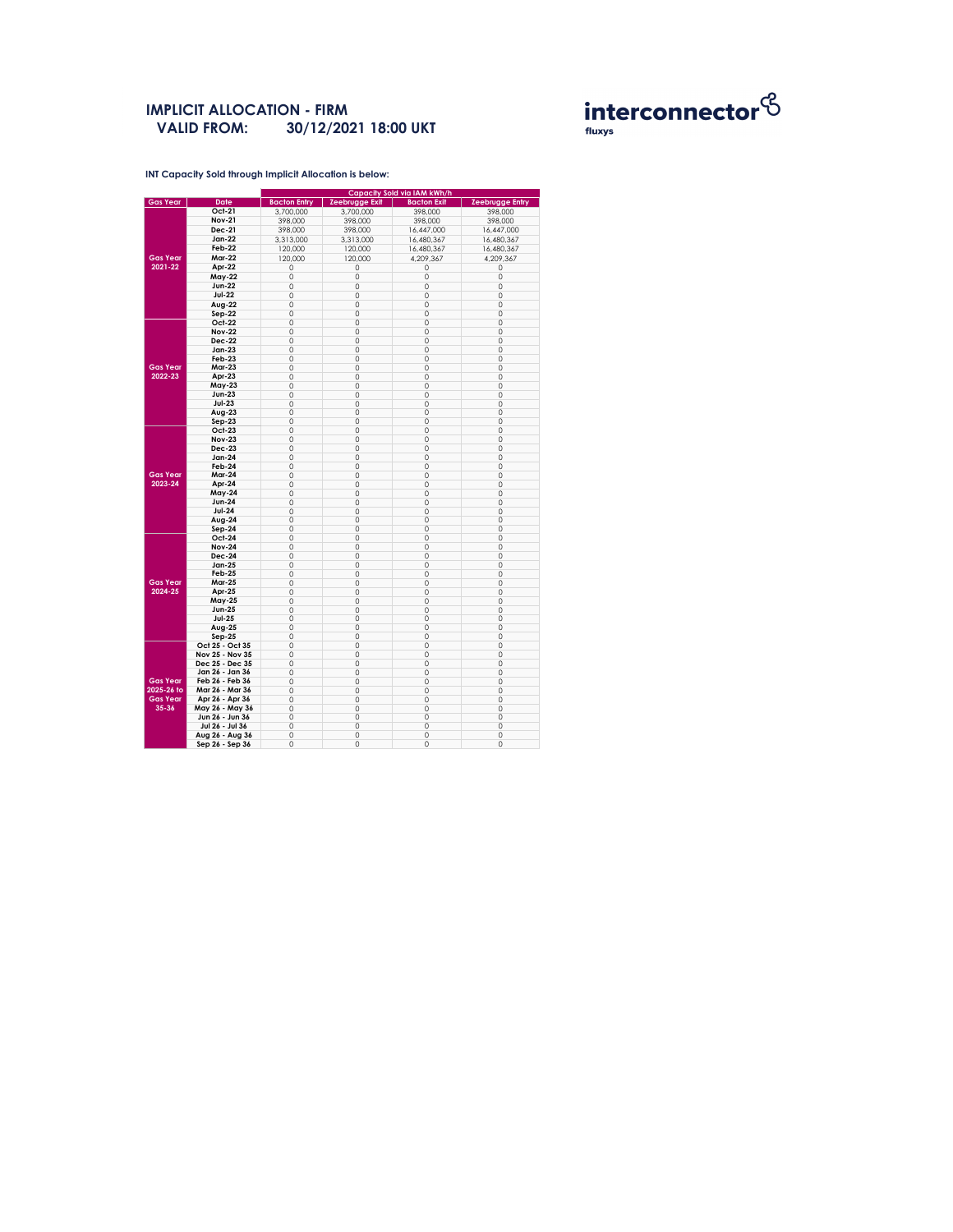# **IMPLICIT ALLOCATION - FIRM WITHIN MONTH VALID FROM: 30/12/2021 18:00 UKT**



**INT Capacity Sold through Implicit Allocation is below:** 

|                     |                          | Capacity Sold via IAM kWh/h |                       |                    |                        |  |  |
|---------------------|--------------------------|-----------------------------|-----------------------|--------------------|------------------------|--|--|
| <b>Product Type</b> | <b>Capacity Duration</b> | <b>Bacton Entry</b>         | <b>Zeebrugge Exit</b> | <b>Bacton Exit</b> | <b>Zeebrugge Entry</b> |  |  |
| Weekend             | 02/10 - 03/10/2021       | 7,180,362                   | 7,180,362             |                    |                        |  |  |
| Weekend             | 02/10 - 03/10/2021       | 580,000                     | 580,000               |                    |                        |  |  |
| Weekend             | 02/10 - 03/10/2021       | 6,766,757                   | 6,766,757             |                    |                        |  |  |
| Weekend             | 09/10 - 10/10/2021       | 5,000,000                   | 5,000,000             |                    |                        |  |  |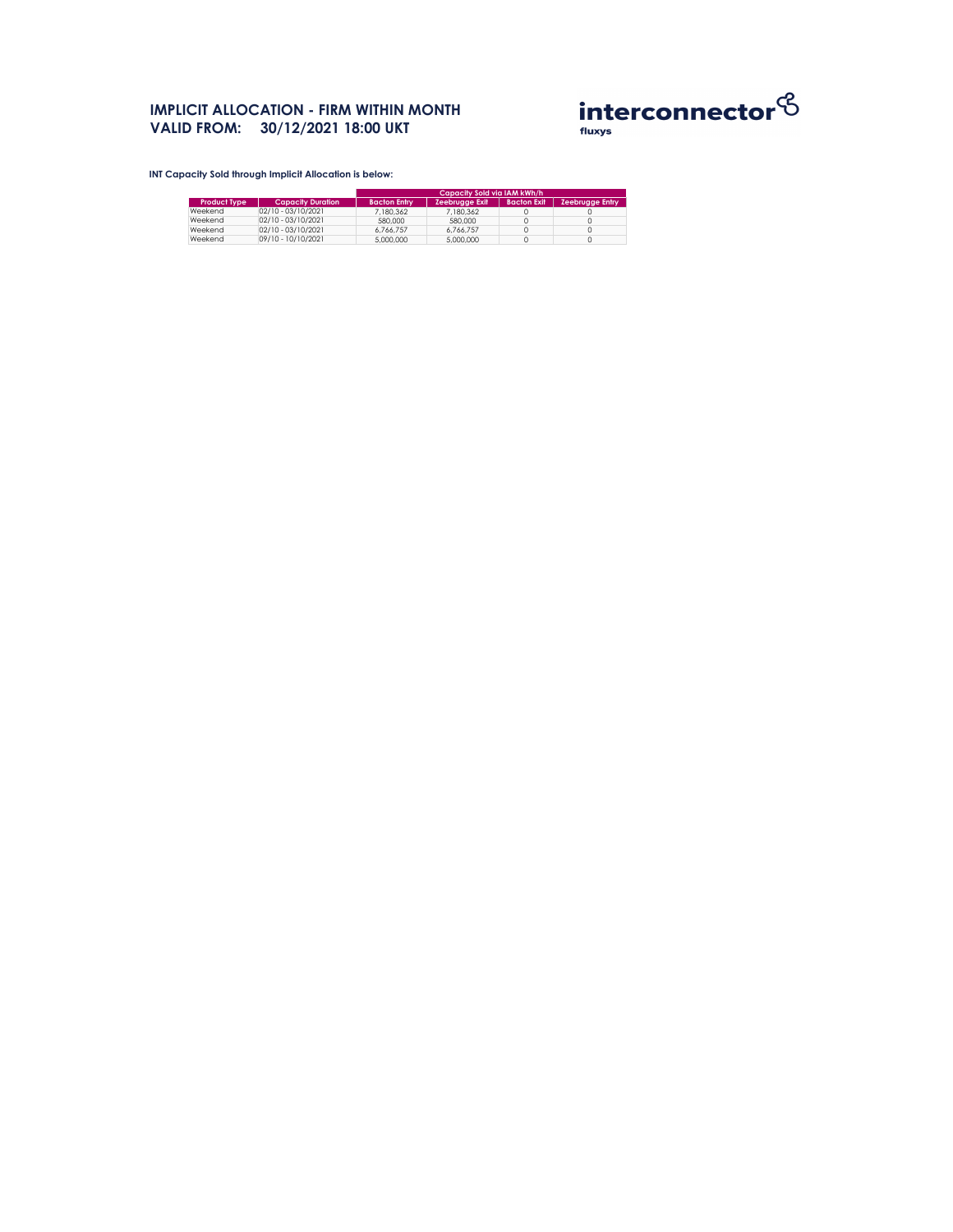### **IMPLICIT ALLOCATION - CONDITIONAL FIRM VALID FROM: 30/12/2021 18:00 UKT**



|                      |                   |                                   | <b>Maximum kWh per Hour</b> |                       |                    |                        |
|----------------------|-------------------|-----------------------------------|-----------------------------|-----------------------|--------------------|------------------------|
| <b>Gas Year</b>      | <b>Start Date</b> | <b>End Date</b>                   | <b>Bacton Entry</b>         | <b>Zeebrugge Exit</b> | <b>Bacton Exit</b> | <b>Zeebrugge Entry</b> |
|                      | 01/10/2021        | 01/11/2021                        | 0                           | Ω                     | 0                  | $\left( \right)$       |
|                      | 01/11/2021        | 01/12/2021                        | 0                           | 0                     | 0                  | O                      |
|                      | 01/12/2021        | 01/01/2022                        | 0                           | 0                     | 0                  | 0                      |
|                      | 01/01/2022        | 01/02/2022                        | 0                           | 0                     | 0                  | 0                      |
|                      | 01/02/2022        | 01/03/2022                        | 0                           | 0                     | 0                  | 0                      |
| Gas Year 2021        | 01/03/2022        | 01/04/2022                        | 0                           | 0                     | $\overline{0}$     | 0                      |
|                      |                   |                                   |                             |                       | 0                  | 0                      |
| 22                   | 01/04/2022        | 01/05/2022                        | 0                           | 0                     |                    |                        |
|                      | 01/05/2022        | 01/06/2022                        | 0                           | 0                     | 0                  | 0                      |
|                      | 01/06/2022        | 01/07/2022                        | 0                           | 0                     | $\overline{0}$     | 0                      |
|                      | 01/07/2022        | 01/08/2022                        | 0                           | 0                     | 0                  | ი                      |
|                      | 01/08/2022        | 01/09/2022                        | 0                           | 0                     | 0                  | ი                      |
|                      | 01/09/2022        | 01/10/2022                        | 0                           | 0                     | $\overline{0}$     | 0                      |
|                      | 01/10/2022        | 01/11/2022                        | 0                           | 0                     | $\overline{0}$     | 0                      |
|                      | 01/11/2022        | 01/12/2022                        | 0                           | 0                     | 0                  | 0                      |
|                      | 01/12/2022        | 01/01/2023                        | 0                           | 0                     | 0                  | 0                      |
|                      | 01/01/2023        | 01/02/2023                        | 0                           | 0                     | $\overline{0}$     | 0                      |
|                      | 01/02/2023        | 01/03/2023                        | 0                           | 0                     | 0                  | Ω                      |
| Gas Year 2022        | 01/03/2023        | 01/04/2023                        | 0                           | 0                     | 0                  | 0                      |
| 23                   | 01/04/2023        | 01/05/2023                        | 0                           | 0                     | $\overline{0}$     | Ω                      |
|                      | 01/05/2023        | 01/06/2023                        | 0                           | 0                     | 0                  | 0                      |
|                      |                   |                                   |                             |                       |                    |                        |
|                      | 01/06/2023        | 01/07/2023                        | 0                           | 0                     | 0                  | 0                      |
|                      | 01/07/2023        | 01/08/2023                        | 0                           | 0                     | 0                  | ი                      |
|                      | 01/08/2023        | 01/09/2023                        | 0                           | 0                     | 0                  | 0                      |
|                      | 01/09/2023        | 01/10/2023                        | 0                           | 0                     | 0                  | ი                      |
|                      | 01/10/2023        | 01/11/2023                        | 0                           | 0                     | 0                  | Ω                      |
|                      | 01/11/2023        | 01/12/2023                        | 0                           | 0                     | 0                  | Ω                      |
|                      | 01/12/2023        | 01/01/2024                        | 0                           | 0                     | 0                  | 0                      |
|                      | 01/01/2024        | 01/02/2024                        | 0                           | 0                     | $\overline{0}$     | 0                      |
|                      | 01/02/2024        | 01/03/2024                        | 0                           | 0                     | 0                  | 0                      |
| Gas Year 2023        | 01/03/2024        | 01/04/2024                        | 0                           | 0                     | 0                  | Ω                      |
| 24                   | 01/04/2024        | 01/05/2024                        | 0                           | 0                     | 0                  | 0                      |
|                      | 01/05/2024        | 01/06/2024                        | $\left( \right)$            | $\Box$                |                    |                        |
|                      | 01/06/2024        | 01/07/2024                        | 0                           | 0                     | $\overline{O}$     | 0                      |
|                      | 01/07/2024        | 01/08/2024                        | 0                           | 0                     | 0                  | 0                      |
|                      | 01/08/2024        | 01/09/2024                        | 0                           | 0                     | 0                  | 0                      |
|                      | 01/09/2024        | 01/10/2024                        | 0                           | 0                     | 0                  | 0                      |
|                      | 01/10/2024        | 01/11/2024                        | 0                           | 0                     | 0                  | 0                      |
|                      | 01/11/2024        | 01/12/2024                        | 0                           | 0                     | 0                  | 0                      |
|                      |                   |                                   |                             |                       |                    |                        |
|                      | 01/12/2024        | 01/01/2025                        | 0                           | 0                     | 0                  | Ω                      |
|                      | 01/01/2025        | 01/02/2025                        | 0                           | 0                     | 0                  | 0                      |
|                      | 01/02/2025        | 01/03/2025                        | 0                           | 0                     | 0                  | 0                      |
| Gas Year 2024        | 01/03/2025        | 01/04/2025                        | 0                           | 0                     | 0                  | 0                      |
| 25                   | 01/04/2025        | 01/05/2025                        | 0                           | 0                     | 0                  | 0                      |
|                      | 01/05/2025        | 01/06/2025                        | 0                           | 0                     | 0                  | 0                      |
|                      | 01/06/2025        | 01/07/2025                        | 0                           | 0                     | 0                  | 0                      |
|                      | 01/07/2025        | 01/08/2025                        | 0                           | 0                     | 0                  | 0                      |
|                      | 01/08/2025        | 01/09/2025                        | 0                           | 0                     | 0                  | 0                      |
|                      | 01/09/2025        | 01/10/2025                        | 0                           | 0                     | 0                  | Ω                      |
|                      | Oct 25 - Oct 34   | Nov 25 - Nov 34                   | 0                           | 0                     | 0                  | 0                      |
|                      |                   | Nov 25 - Nov 34 Dec 25 - Dec 34   | 0                           | 0                     | 0                  | 0                      |
|                      |                   | Dec 25 - Dec 34   Jan 26 - Jan 35 | 0                           | 0                     | 0                  | 0                      |
|                      | Jan 26 - Jan 35   | Feb 26 - Feb 35                   | 0                           | 0                     | 0                  | Ω                      |
|                      | Feb 26 - Feb 35   | Mar 26 - Mar 35                   | 0                           | 0                     | 0                  | 0                      |
| <b>Gas Year 2025</b> | Mar 26 - Mar 35   | Apr 26 - Apr 35                   | 0                           | 0                     | 0                  | 0                      |
| 26 to Gas            |                   |                                   |                             |                       |                    |                        |
| <b>Year 34-35</b>    | Apr 26 - Apr 35   | May 26 - May 35                   | 0                           | 0                     | 0                  | 0                      |
|                      | May 26 - May 35   | Jun 26 - Jun 35                   | 0                           | 0                     | 0                  | Ω                      |
|                      | Jun 26 - Jun 35   | Jul 26 - Jul 35                   | 0                           | 0                     | 0                  | 0                      |
|                      | Jul 26 - Jul 35   | Aug 26 - Aug 35                   | 0                           | 0                     | 0                  | 0                      |
|                      |                   | Aug 26 - Aug 35   Sep 26 - Sep 35 | 0                           | 0                     | 0                  | 0                      |
|                      | Sep 26 - Sep 35   | Oct 26 - Oct 35                   | 0                           | 0                     | $\overline{O}$     | 0                      |

INT will offer Conditional Firm capacity only where an Implicit Allocation Partner has marketed all the Firm capacity allocated towards them on a given day. The maximum available volumes are as below: